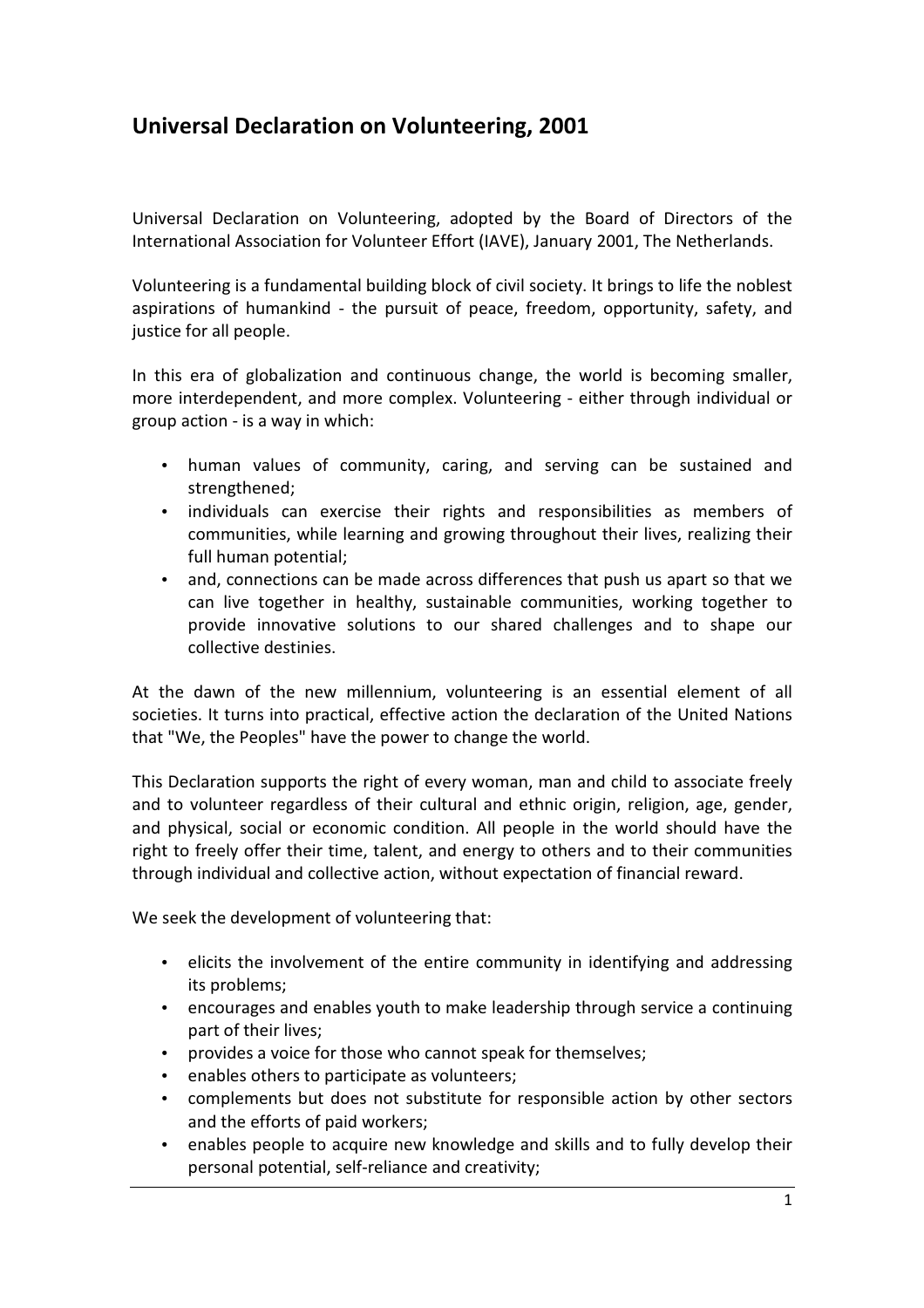• promotes family, community, national and global solidarity.

We believe that volunteers and the organizations and communities that they serve have a shared responsibility to:

- create environments in which volunteers have meaningful work that helps to achieve agreed upon results;
- define the criteria for volunteer participation, including the conditions under which the organization and the volunteer may end their commitment, and develop policies to guide volunteer activity;
- provide appropriate protections against risks for volunteers and those they serve:
- provide volunteers with appropriate training, regular evaluation, and recognition;
- ensure access for all by removing physical, economic, social, and cultural barriers to their participation.

Taking into account basic human rights as expressed in the United Nations Declaration on Human Rights, the principles of volunteering and the responsibilities of volunteers and the organizations in which they are involved, we call on:

All volunteers to proclaim their belief in volunteer action as a creative and mediating force that:

- builds healthy, sustainable communities that respect the dignity of all people;
- empowers people to exercise their rights as human beings and, thus, to improve their lives;
- helps solve social, cultural, economic and environmental problems; and,
- builds a more humane and just society through worldwide cooperation.

The leaders of:

- all sectors to join together to create strong, visible, and effective local and national "volunteer centres" as the primary leadership organizations for volunteering;
- government to ensure the rights of all people to volunteer, to remove any legal barriers to participation, to engage volunteers in its work, and to provide resources to NGOs to promote and support the effective mobilization and management of volunteers;
- business to encourage and facilitate the involvement of its workers in the community as volunteers and to commit human and financial resources to develop the infrastructure needed to support volunteering;
- the media to tell the stories of volunteers and to provide information that encourages and assists people to volunteer;
- education to encourage and assist people of all ages to volunteer, creating opportunities for them to reflect on and learn from their service;